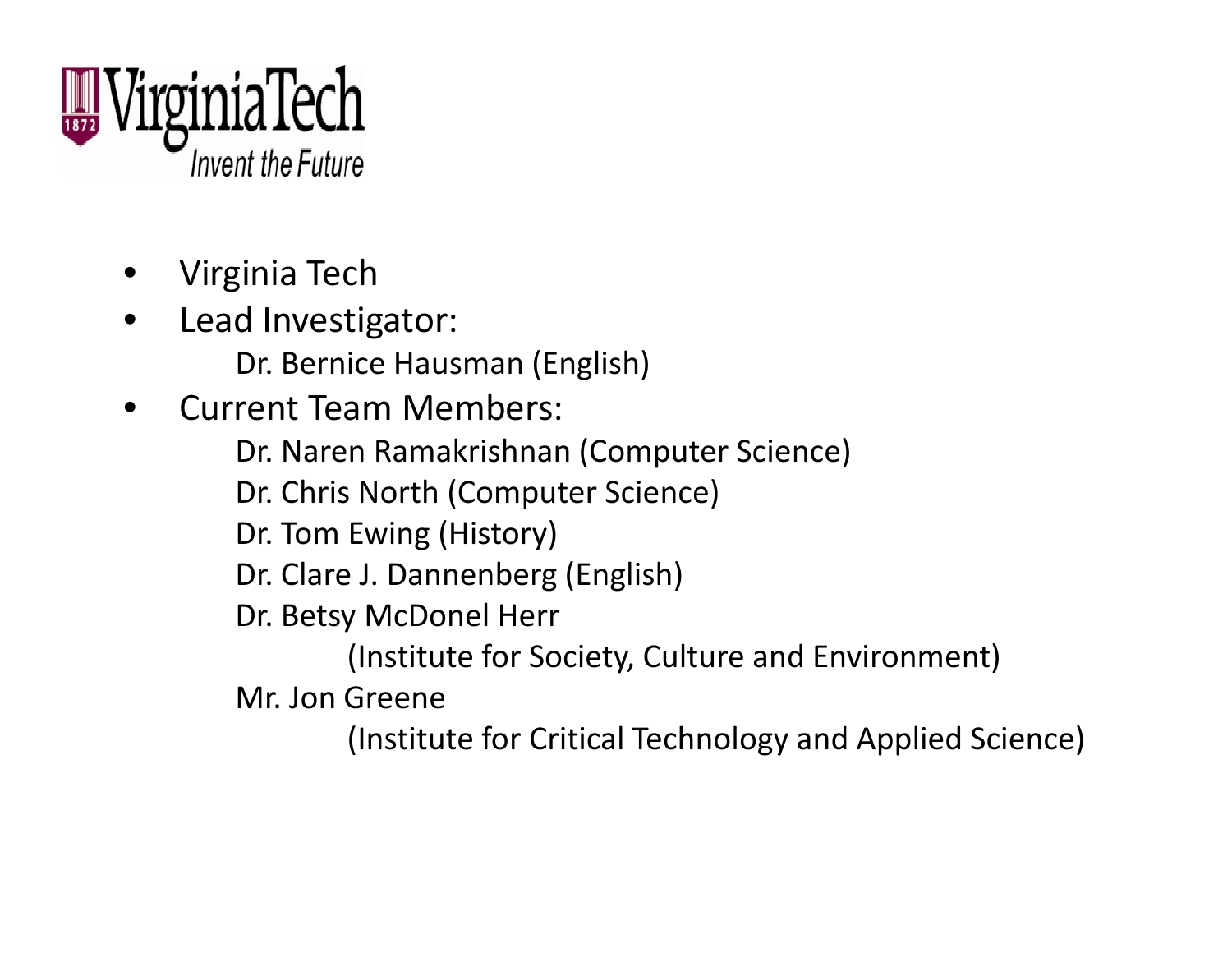

## **Research Interests**

• **Dr. Hausman: Cultural and Rhetorical Studies.** Analysis of tacit values, ideas, and knowledge that are produced and circulated in <sup>a</sup> given culture; past research on cultural influences in medicine and the force of ideology in behavior, experience, and belief.

<http://www.rhetoric.english.vt.edu/> <http://filebox.vt.edu/users/bhausman/index.html>

 $\bullet$  **Dr. Ramakrishnan: Data Mining.** Data mining, especially text mining for collocations, idioms, and linguistic cues in biomedical, news, and conversational text. Past applications have included detecting spoilers in reviews and identifying stories for intelligence analysis.

<http://www.ictas.vt.edu/pdf/datamining.pdf> <http://people.cs.vt.edu/~ramakris/>

 $\bullet$  **Dr. North: Human Computer Interaction and Information Visualization:** Interactive visualization with large high‐resolution displays, usability of information visualization, combining visualization and data mining, information‐rich virtual environments.

<http://www.hci.vt.edu/profile.php?id=north@vt.edu>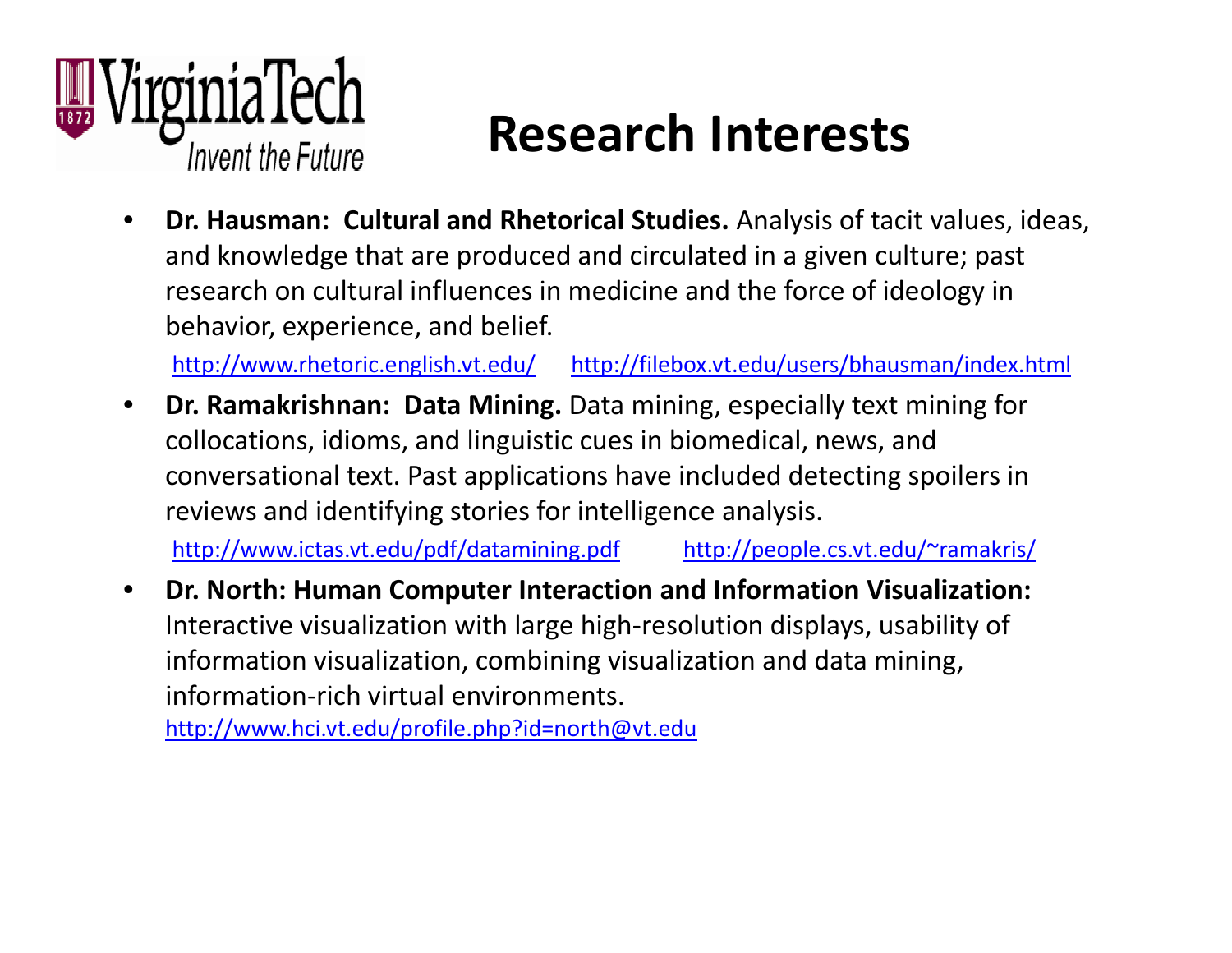

## **Research Interests**

- • **Dr. Ewing: History.** Research on the political and personal dimensions of applied information technology in historical and contemporary contexts, particularly the inclusion of the United States and the Middle East in global networks, from the late nineteenth century through the present. [www.history.vt.edu/ewing](http://www.history.vt.edu/ewing)
- • **Dr. Dannenberg: Sociolinguistics.** Examining the correlations between language and identity (both individual and communal), collecting, extracting and analyzing data and offering qualitative and quantitative explanations for language patterns and change. Research focuses on social, ethnic, regional, and gender identities.

<http://www.rhetoric.english.vt.edu/>

• **Dr. McDonel Herr:** Facilitating research opportunities in social sciences; program management for large multidisciplinary studies; public and mental health.

<http://www.isce.vt.edu/> [http://www.research.vt.edu/announcement/herr\\_isce.html](http://www.research.vt.edu/announcement/herr_isce.html) <http://myprofile.cos.com/bmcdherr> <http://www.linkedin.com/in/betsymcdonelherr>

• **Mr. Greene:** Facilitating research opportunities in national security. <http://www.ictas.vt.edu/security.shtml>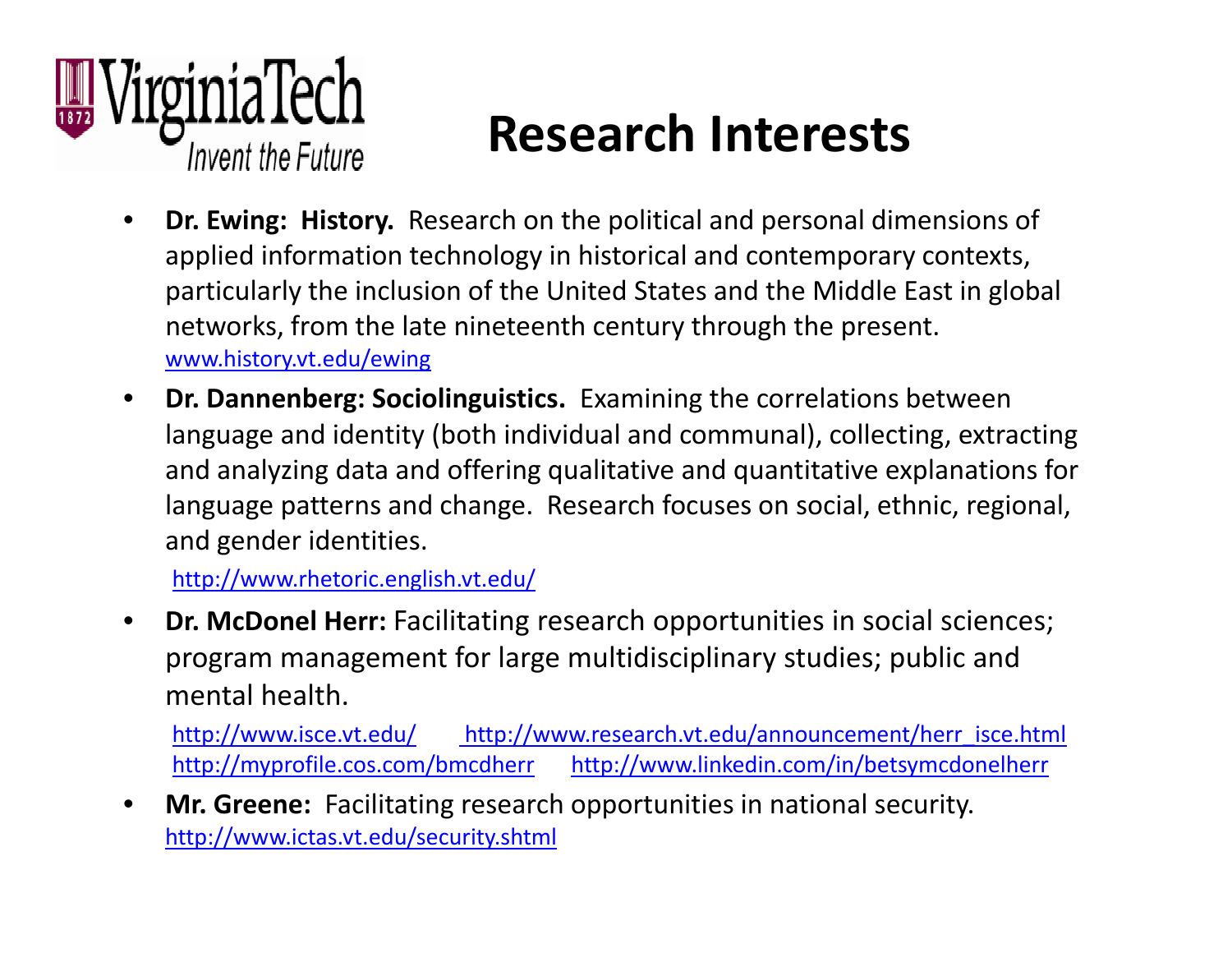

#### **Virginia Tech's Unique Capabilities:**

Virginia Tech offers particular strength in the analysis of the intersection of language with issues of global security, health, energy, technology and science. In particular, three research centers provide complementary capabilities for examining the use of metaphors within cultures:

- Center for the Study of Rhetoric in Society
- Discovery Analytics Center
- Center for Human Computer Interaction

We have the ability to provide an automated analytical framework within which cultural and native language experts can efficiently produce and compare structured representations of the shared perspectives of multiple cultures and languages.

#### **Seeking Capabilities in:**

Native cultures of interest Languages of interest